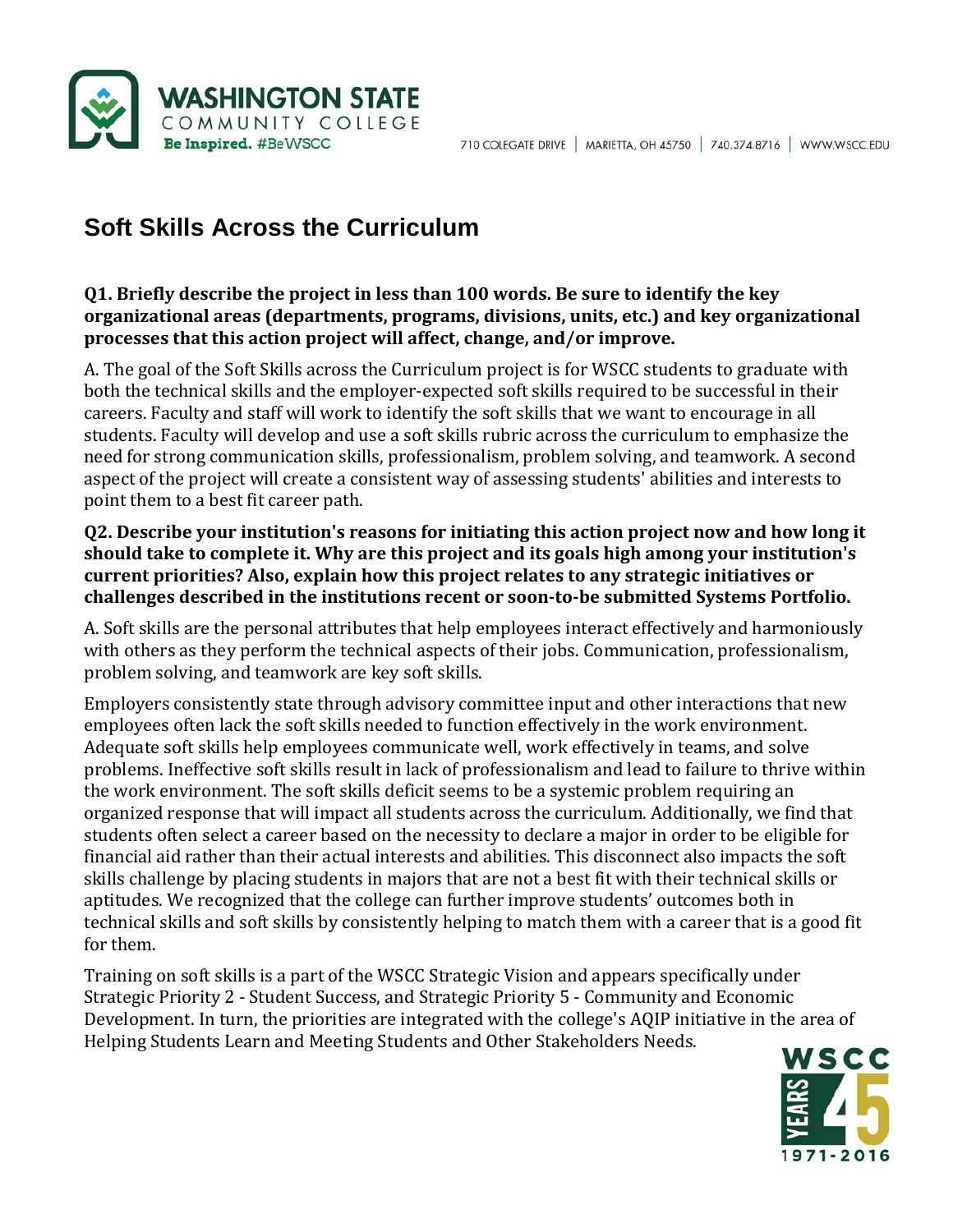The college faculty and staff have the opportunity to significantly improve students' career outcomes by emphasizing the development of soft skills across all levels of the college curriculum.

We realize that this is a long-term project that will significantly impact the instructional strategies used across the college. Our plan is to phase in the project over time, and this action project may be the first of several that will lead toward our ultimate goal. This project will encompass one year of work and will position the college to go into full implementation mode with both the soft skills rubric and with the career assessment process that we will pilot during the project period.

#### **Q3. List the project goals, milestones, and deliverables along with corresponding metrics, due dates, and other measures for assessing the progress toward each goal. Be sure to include when you anticipate submitting the project for formal reviews.**

## **A.** *Project Goals*

- 1. The AQIP Soft Skills Project Team will create a soft skills standards rubric for various types of communication including emails, texts, formal papers, and phone etiquette. The rubric will also include expectations for aspects of professionalism, teamwork, and problem solving. *Deliverable: Soft Skills Standards Rubric created, vetted, and distributed to faculty by the end of spring semester 2016.*
- 2. Students will apply the soft skills rubric to their class assignments and interactions with faculty and other students. *Deliverable: Students will receive the Soft Skills Standards Rubric from faculty during fall semester 2016 and work toward demonstrating the required skills throughout their program of study.*
- 3. Faculty and staff of WSCC will exhibit professional behaviors to model soft skills, including but not limited to communication, punctuality, attendance, appearance, work ethic/integrity, organization, and time management. *Deliverable: Faculty and staff will consistently model effective soft skills for students.*
- 4. The project management team will identify and implement professional development opportunities to incorporate soft skills into curricula. *Deliverable: One or more professional development sessions related to the Communication Standards Rubric will be created and presented prior to the end of spring semester 2016 and again during the fall 2016 in-service.*
- 5. The Division of Student Services will identify and begin to implement a consistent career assessment tool as a mandatory requirement for admission. *Deliverable: Career assessment tool identified and piloted by December 2016.*

## *Project Schedule*

• December 2015 - January 2016: Initial planning, team formation, review of data received from advisory committees and other sources, communication about soft skills concepts and need for the project. (Communication through presentation at faculty/staff meeting, Collage (weekly printed newsletter), email, advisory committees, handouts/flyers.)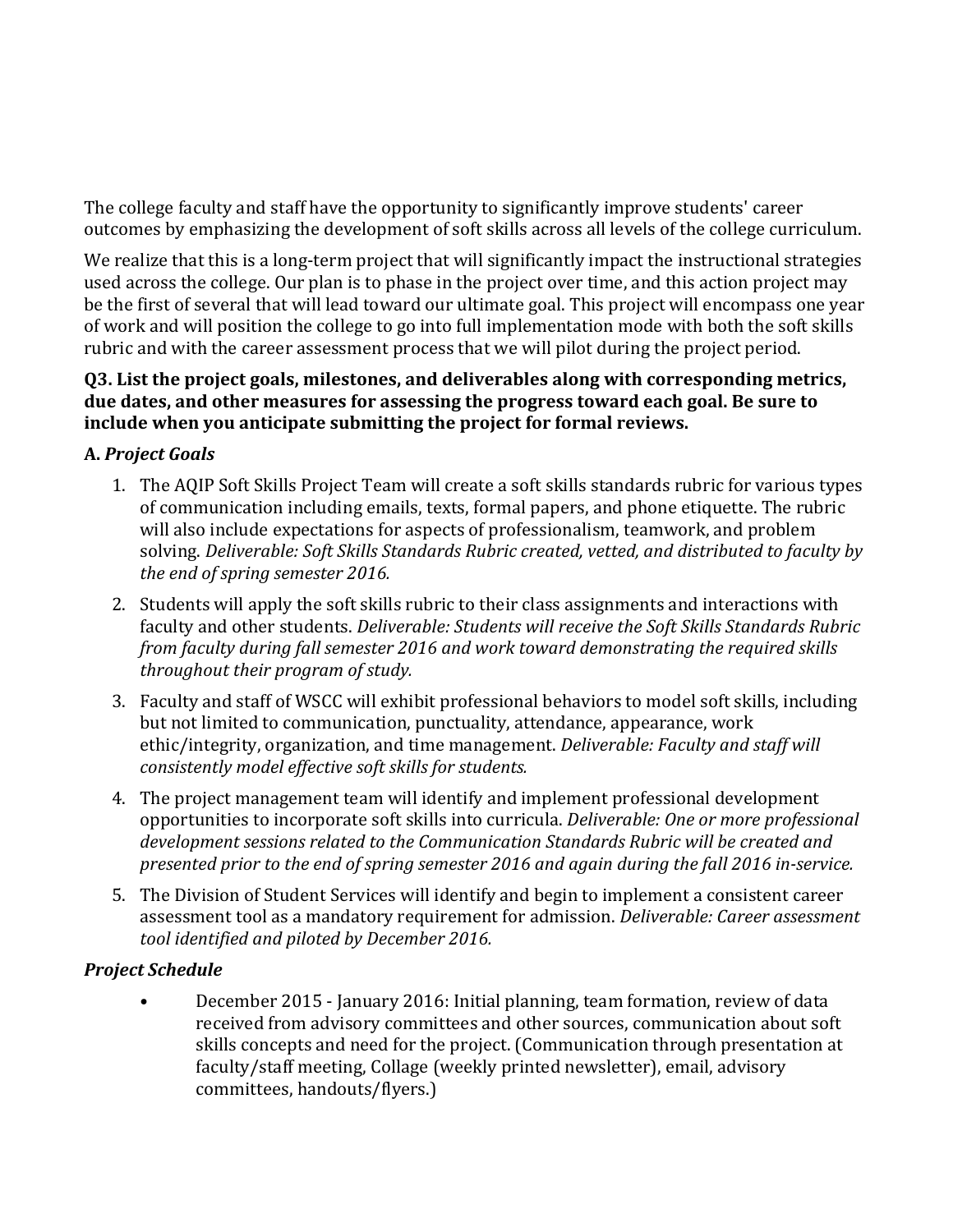- February March 2016: Survey faculty and staff to gather additional information about key soft skills. Use of both an electronic survey and faculty/staff focus groups.
- March April 2016: Creation of Communication Standards Rubric Rubric is drafted, shared for comment, revised, and published.
- April May 2016: Professional Development Session on Soft Skills Rubric created.
- May 2016 (End-of-Year In-Service): Professional Development Sessions on Communication Standards Rubric Offered.
- August 2016: Project Team meets to conduct formative assessment of project outcomes and to adjust approach and activities as needed.
- Summer 2016: Career assessment tools reviewed and one is selected. Plan created for including the selected tool in all pre-admission advising.
- August 2016 (Fall In-service): Project update. Additional Professional Development.
- Fall Semester 2016: Use of Communication Standards Rubric implemented across the curriculum.
- Fall Semester 2016: Career Assessment tools piloted.
- December 2016: Project Team meets to conduct final project evaluation and to plan for next steps in project implementation.

### **Q4. Describe how various members of the learning community will participate in this action project. Show the breadth of involvement by individuals and groups over the project's duration.**

A. Washington State has assembled a group of full-time and part-time faculty, staff, and administrators to oversee the project. It is chaired by two faculty members, and the Vice President for Academic Affairs serves on the team as the administrative project sponsor. The project began as a result of input from advisory committees and employers. Throughout the project, the team will reach out to faculty and staff through surveys, focus groups, professional development sessions, and through progress updates to such groups as the Business Action Team, the President's Cabinet, and the Executive Cabinet. Eventually, all faculty will be asked to use the soft skills rubric as part of their instructional process. At the end, the team will close the loop by reporting back to the advisory committees regarding the project and its outcomes.

### **Q5. Describe how the institution will monitor project progress/success during, and at the completion of this project. Be sure to specifically state the measures that will be evaluated and when.**

The project team will use the following measures and desired outcomes to assess the project outcomes. The team will conduct a mid-project assessment in August 2016 and an end of project assessment in December 2016. Each of these assessments will result in a report to the College's President's Cabinet, a group of middle and senior managers for both staff and faculty.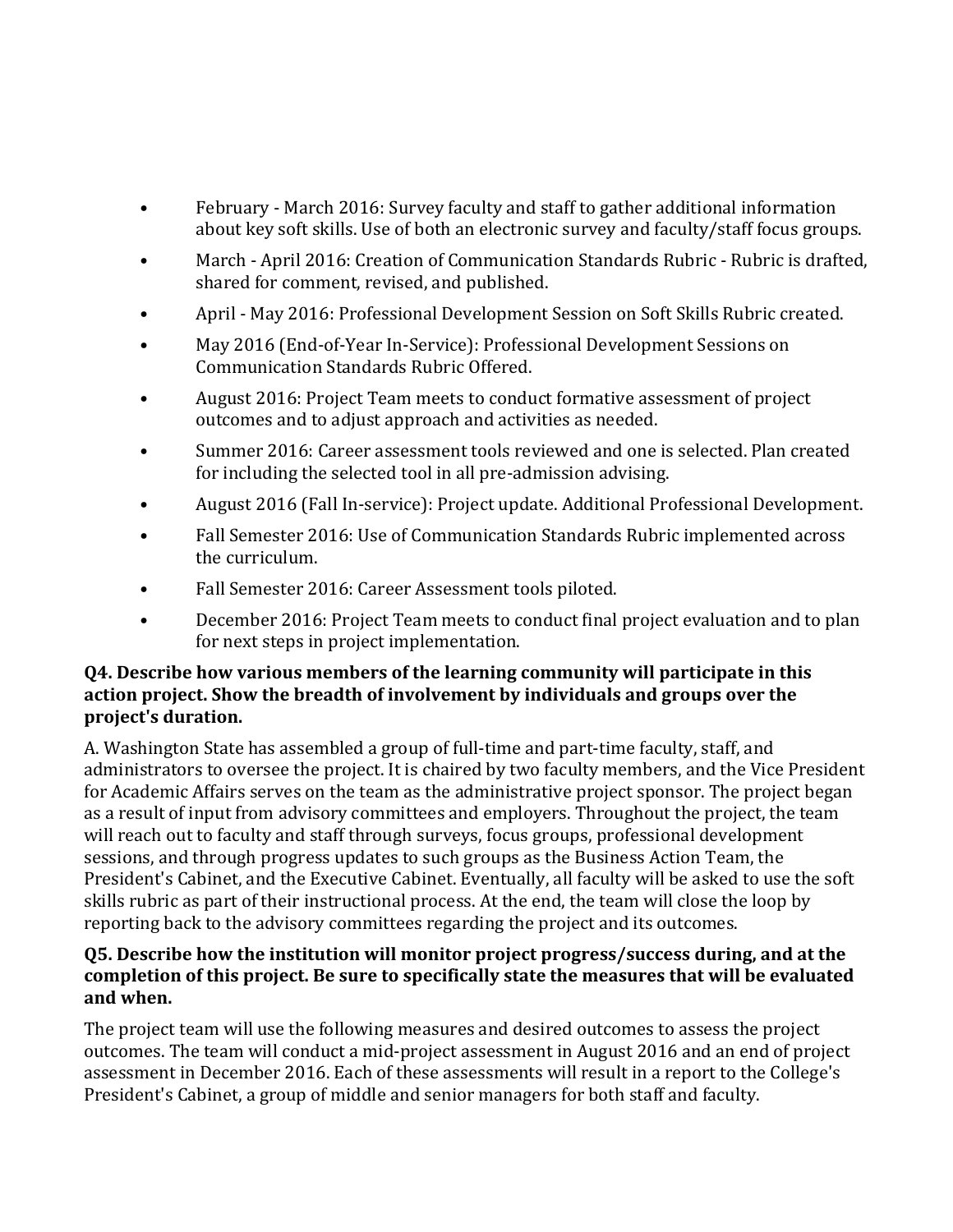#### *Measures and Desired Outcomes*

- 1. Pre-Post Faculty Survey regarding soft skills focus in the classroom. Desired Outcome: a 10-20% increase in the number of faculty reporting that they are (1) consistently addressing soft skills in the classroom, and (2) addressing soft skills beyond basic communication skills in the classroom.
- 2. Creation and implementation of a college-wide rubric for soft skills expectations. Desired Outcome: Rubric created and shared with students in 80% of class sections by December 2016.
- 3. Professional Development on Soft Skills and Soft Skills Rubric created and delivered. Desired Outcome: 90% of full-time faculty and 50% of part-time faculty participate in one or more professional development sessions on these topics by December 2016.
- 4. Career Assessment Tool identified and piloted. A new career assessment tool identified and piloted for 80% or more of new incoming students beginning in August 2016.

#### **Q6. Describe the challenges that may be encountered in successfully completing the project or for institutionalizing the learning from the project's goals.**

#### A. *Assumptions and Constraints*

The project assumes faculty/staff support for the concept, sufficient budget to implement, and sufficient time to implement the various steps envisioned.

The project will be constrained by the strength of faculty/staff support, the funding that is available, and the amount of time that faculty and staff can dedicate to this endeavor despite their very busy lives and schedules.

Threats to Success and Counter Measures

| <b>Threats</b>                            | <b>Counter Measures</b>                                                     |
|-------------------------------------------|-----------------------------------------------------------------------------|
| Lack of faculty/staff buy-in              | Communication, training, explain the "why" and the<br>"what's in it for me" |
| Lack of money for training and adjunct    | Work with administrative leadership to create a                             |
| meetings                                  | project budget of at least \$5,000                                          |
| Lack of accountability for implementation | Work with administrative leadership and project                             |
| of the soft skills rubric                 | leadership                                                                  |